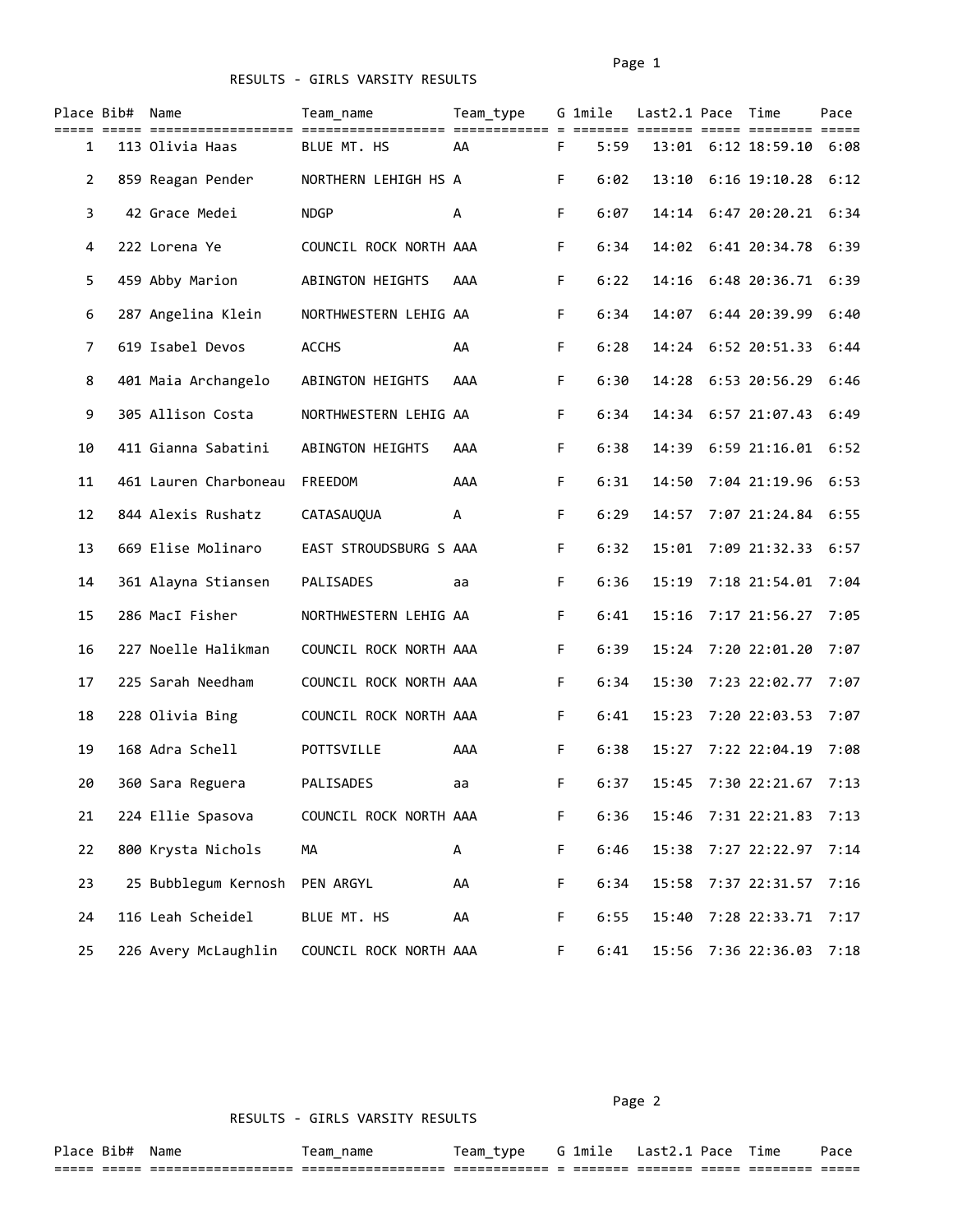| 26 | 359 Amy Farese                          | PALISADES                                     | aa  | F           |      |       | 2:02:15 58:13 22:39.03   | 7:19 |
|----|-----------------------------------------|-----------------------------------------------|-----|-------------|------|-------|--------------------------|------|
| 27 | 464 Eliza Fihlman                       | FREEDOM                                       | AAA | F.          | 6:49 |       | 15:53 7:34 22:41.03      | 7:20 |
| 28 | 412 Eleanor (Ellie) Sa ABINGTON HEIGHTS |                                               | AAA | F           | 6:59 |       | 15:52 7:34 22:50.34 7:23 |      |
| 29 | 223 Claire Pfansteil                    | COUNCIL ROCK NORTH AAA                        |     | F           | 6:52 | 16:00 | 7:37 22:50.73 7:23       |      |
| 30 | 302 Kailyn Jones                        | NORTHWESTERN LEHIG AA                         |     | F.          | 7:09 |       | 15:45 7:30 22:52.51 7:23 |      |
| 31 | 43 Serena Azzalina                      | <b>NDGP</b>                                   | A   | F.          | 6:43 |       | 16:14 7:44 22:56.27 7:24 |      |
| 32 | 111 Bethany Basile                      | BLUE MT. HS                                   | AA  | $\mathsf F$ | 7:00 |       | 16:03 7:39 23:01.99      | 7:26 |
| 33 | 814 Logan Germano                       | CATASAUQUA                                    | A   | М           |      |       | 44:48 21:20 23:06.08     | 7:28 |
| 34 | 766 Katelynn Bos                        | JIM THORPE                                    | AA  | $\mathsf F$ | 6:59 |       | 16:14 7:44 23:12.10 7:30 |      |
| 35 | 621 Patsy Shak                          | <b>ACCHS</b>                                  | AA  | F.          | 7:02 |       | 16:12 7:43 23:12.60 7:30 |      |
| 36 |                                         | 671 Marianne Tassinari EAST STROUDSBURG S AAA |     | F.          | 6:57 |       | 16:24 7:49 23:19.86 7:32 |      |
| 37 | 567 Kaila Zborezny                      | NAZARETH HS                                   | AAA | $\mathsf F$ | 6:49 | 16:40 | 7:56 23:27.97 7:35       |      |
| 38 | 44 Katelyn Schweitzer NDGP              |                                               | А   | F.          | 6:51 | 16:48 | 8:00 23:38.68            | 7:38 |
| 39 | 795 Lilly Eyvazzadeh                    | MА                                            | A   | $\mathsf F$ | 6:43 |       | 17:04 8:08 23:45.53 7:40 |      |
| 40 | 106 Angelique Antonini BLUE MT. HS      |                                               | AA  | F.          | 7:12 |       | 16:36 7:54 23:46.70 7:41 |      |
| 41 | 858 Ali Lorah                           | NORTHERN LEHIGH HS A                          |     | F.          | 7:08 | 16:46 | 7:59 23:53.15 7:43       |      |
| 42 | 26 Tataynna Pagan                       | PEN ARGYL                                     | AA  | F.          | 7:00 | 16:59 | 8:06 23:57.86            | 7:44 |
| 43 | 173 Paige Mervine                       | POTTSVILLE                                    | AAA | F.          | 7:15 | 16:47 | 8:00 24:00.79            | 7:45 |
| 44 | 466 Julia Heineman                      | FREEDOM                                       | AAA | $\mathsf F$ | 7:06 |       | 16:56 8:04 24:01.08 7:45 |      |
| 45 | 845 Lucy Brubaker                       | CATASAUQUA                                    | A   | F.          | 7:26 |       | 16:38 7:56 24:03.67 7:46 |      |
| 46 | 622 Angie Freeman                       | <b>ACCHS</b>                                  | AA  | F           | 7:19 |       | 16:49 8:01 24:06.91 7:47 |      |
| 47 | 170 MacKenzie Dicello POTTSVILLE        |                                               | AAA | F           | 7:02 |       | 17:07 8:09 24:07.79      | 7:48 |
| 48 | 108 Nevaeh Mitchell                     | BLUE MT. HS                                   | AA  | F           | 7:31 |       | 16:41 7:57 24:11.72      | 7:49 |
| 49 | 27 Sarah Pezzino                        | PEN ARGYL                                     | AA  | F           | 7:11 |       | 17:02 8:07 24:11.91      | 7:49 |
| 50 | 767 Nicole Carroll                      | JIM THORPE                                    | AA  | F           | 6:59 |       | 17:15 8:13 24:13.75      | 7:49 |

Page 3 and 2012 and 2012 and 2012 and 2012 and 2012 and 2012 and 2012 and 2012 and 2012 and 2012 and 2012 and

|     | Place Bib# Name |                    | Team name             | Team type     G 1mile   Last2.1 Pace  Time                                                                                                                                                                                                                                                                                         |  |  |                                 | Pace |  |
|-----|-----------------|--------------------|-----------------------|------------------------------------------------------------------------------------------------------------------------------------------------------------------------------------------------------------------------------------------------------------------------------------------------------------------------------------|--|--|---------------------------------|------|--|
|     |                 |                    |                       |                                                                                                                                                                                                                                                                                                                                    |  |  |                                 |      |  |
| 51  |                 | 409 Kristen Lipkus | ABINGTON HEIGHTS AAA  |                                                                                                                                                                                                                                                                                                                                    |  |  | F 7:13 17:03 8:07 24:14.76 7:50 |      |  |
| 52. |                 | 284 Claire Costa   | NORTHWESTERN LEHIG AA |                                                                                                                                                                                                                                                                                                                                    |  |  | F 7:21 16:59 8:05 24:18.79 7:51 |      |  |
| 53  |                 | 47 Rosette Shupe   | <b>NDGP</b>           | $\overline{A}$ and $\overline{A}$ and $\overline{A}$ and $\overline{A}$ and $\overline{A}$ and $\overline{A}$ and $\overline{A}$ and $\overline{A}$ and $\overline{A}$ and $\overline{A}$ and $\overline{A}$ and $\overline{A}$ and $\overline{A}$ and $\overline{A}$ and $\overline{A}$ and $\overline{A}$ and $\overline{A}$ and |  |  | F 7:02 17:27 8:19 24:27.99 7:54 |      |  |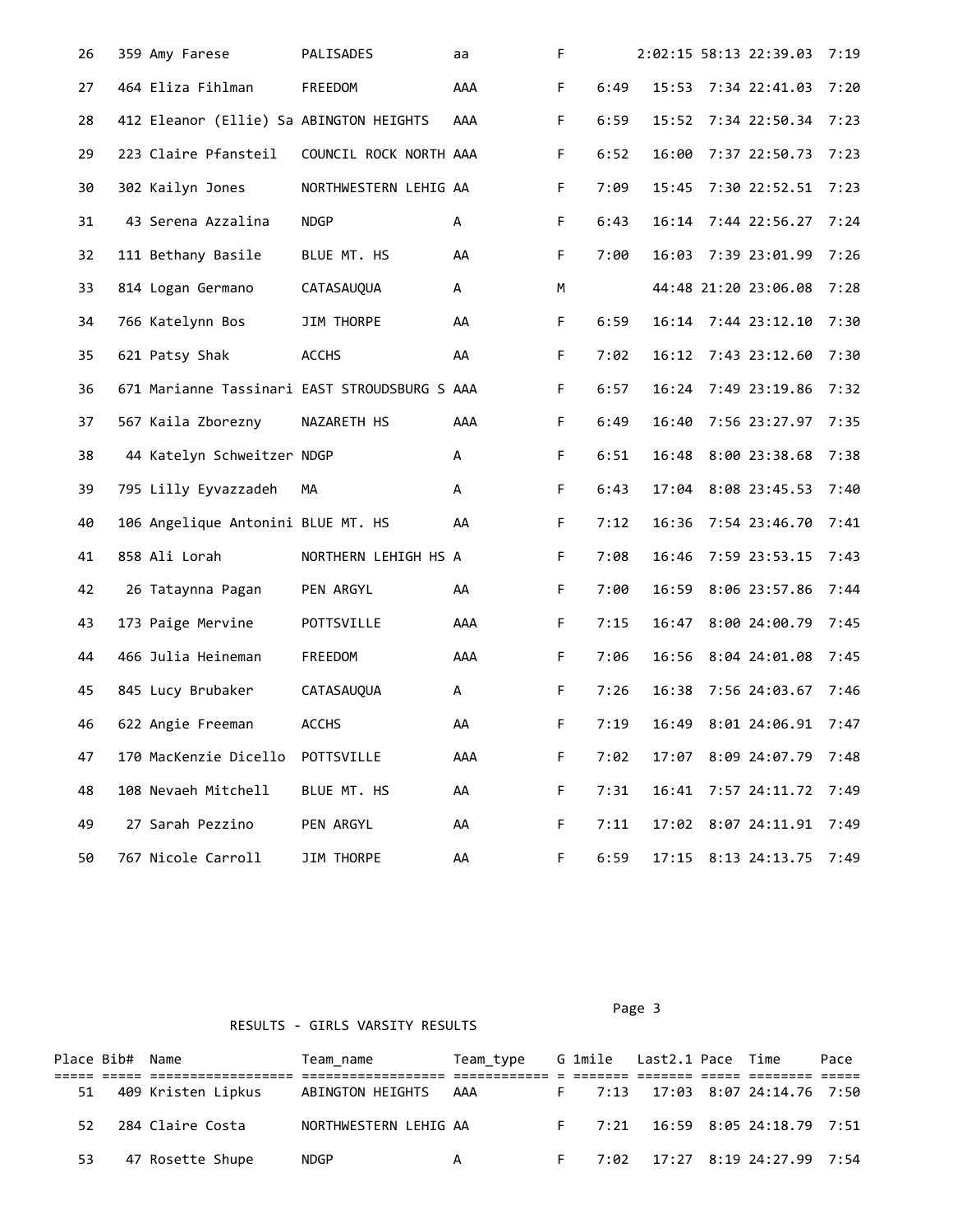| 54 | 221 Ella Bray        |                       | <b>PMW</b>             | AAA | F           | 7:29 |       | 17:01 8:06 24:28.73         | 7:54 |
|----|----------------------|-----------------------|------------------------|-----|-------------|------|-------|-----------------------------|------|
| 55 | 556 Blake Shuler     |                       | NAZARETH HS            | AAA | F           | 7:17 | 17:15 | 8:13 24:31.41               | 7:55 |
| 56 | 45 Gianna Farina     |                       | <b>NDGP</b>            | А   | F.          | 7:08 | 17:25 | 8:18 24:31.47               | 7:55 |
| 57 | 843 Breonna Brinkley |                       | CATASAUQUA             | А   | F.          | 7:27 | 17:08 | 8:10 24:34.13 7:56          |      |
| 58 | 290 Alexis Vennera   |                       | NORTHWESTERN LEHIG AA  |     | F.          | 7:18 | 17:35 | 8:23 24:52.35 8:02          |      |
| 59 | 407 Catherine Healey |                       | ABINGTON HEIGHTS       | AAA | $\mathsf F$ | 7:32 | 17:21 | 8:16 24:52.85               | 8:02 |
| 60 | 362 Libby Stiansen   |                       | PALISADES              | aa  | F           |      |       | 2:04:37 59:21 24:59.81 8:04 |      |
| 61 | 467 Kayla Schankel   |                       | FREEDOM                | AAA | F.          | 7:44 |       | 17:20 8:16 25:03.94 8:06    |      |
| 62 | 770 Megan Rosahac    |                       | JIM THORPE             | AA  | F.          | 6:59 |       | 18:07 8:38 25:05.03 8:06    |      |
| 63 | 840 Montana Muller   |                       | CATASAUQUA             | A   | F           | 7:27 |       | 17:42 8:26 25:07.68         | 8:07 |
| 64 | 625 Paige Egan       |                       | <b>ACCHS</b>           | AA  | F.          | 7:10 | 18:00 | 8:34 25:08.53 8:07          |      |
| 65 | 672 Ashley Wilson    |                       | EAST STROUDSBURG S AAA |     | $\mathsf F$ | 7:31 | 17:39 | 8:25 25:08.76 8:07          |      |
| 66 | 801 Quinn O'Connor   |                       | MA                     | A   | $\mathsf F$ | 7:42 |       | 17:32 8:21 25:12.34 8:08    |      |
| 67 | 171 Abigail Motto    |                       | POTTSVILLE             | AAA | $\mathsf F$ | 7:16 | 18:08 | 8:38 25:22.11               | 8:11 |
| 68 | 413 Sabriya Seid     |                       | ABINGTON HEIGHTS       | AAA | $\mathsf F$ | 7:32 |       | 18:03 8:36 25:33.94 8:15    |      |
| 69 | 571 Joslyn Wack      |                       | NAZARETH HS            | AAA | F.          | 7:19 | 18:19 | 8:43 25:36.72 8:16          |      |
| 70 |                      | 169 Elizabeth Donovan | POTTSVILLE             | AAA | $\mathsf F$ | 7:17 | 18:25 | 8:47 25:41.81 8:18          |      |
| 71 | 624 Lana Ebert       |                       | ACCHS                  | AA  | F.          | 7:27 | 18:16 | 8:42 25:41.98               | 8:18 |
| 72 | 110 Grace Scheidel   |                       | BLUE MT. HS            | AA  | F.          | 7:39 | 18:04 | 8:37 25:42.35 8:18          |      |
| 73 | 174 Isabelle Myers   |                       | POTTSVILLE             | AAA | F.          | 7:37 | 18:17 | 8:43 25:52.82 8:21          |      |
| 74 | 630 Maggie Michalak  |                       | <b>ACCHS</b>           | AA  | F           | 7:47 | 18:10 | 8:39 25:55.55 8:22          |      |
| 75 | 304 Madison Santana  |                       | NORTHWESTERN LEHIG AA  |     | F           | 7:59 |       | 18:13 8:41 26:11.28         | 8:27 |

Place Bib# Name Team\_name Team\_type G 1mile Last2.1 Pace Time Pace ===== ===== ================== ================== ============ = ======= ======= ===== ======== ===== 76 363 Allison Ardito PALISADES aa 77 109 Alexis Monahan BLUE MT. HS AA F 8:14 18:06 8:37 26:18.68 8:30 78 885 Chloe O'Donnell NOTRE DAME JR-SR A F 7:08 19:13 9:09 26:20.10 8:30 79 48 Caitlin Maslonka NDGP A F 7:15 19:26 9:16 26:39.82 8:37 80 623 Gabi Haring ACCHS AA F 7:35 19:10 9:08 26:44.72 8:38 81 172 Brynn Nagle POTTSVILLE AAA F 7:26 19:27 9:16 26:52.13 8:41

Page 4 and the state of the state of the state of the state of the state of the state of the state of the state of the state of the state of the state of the state of the state of the state of the state of the state of the